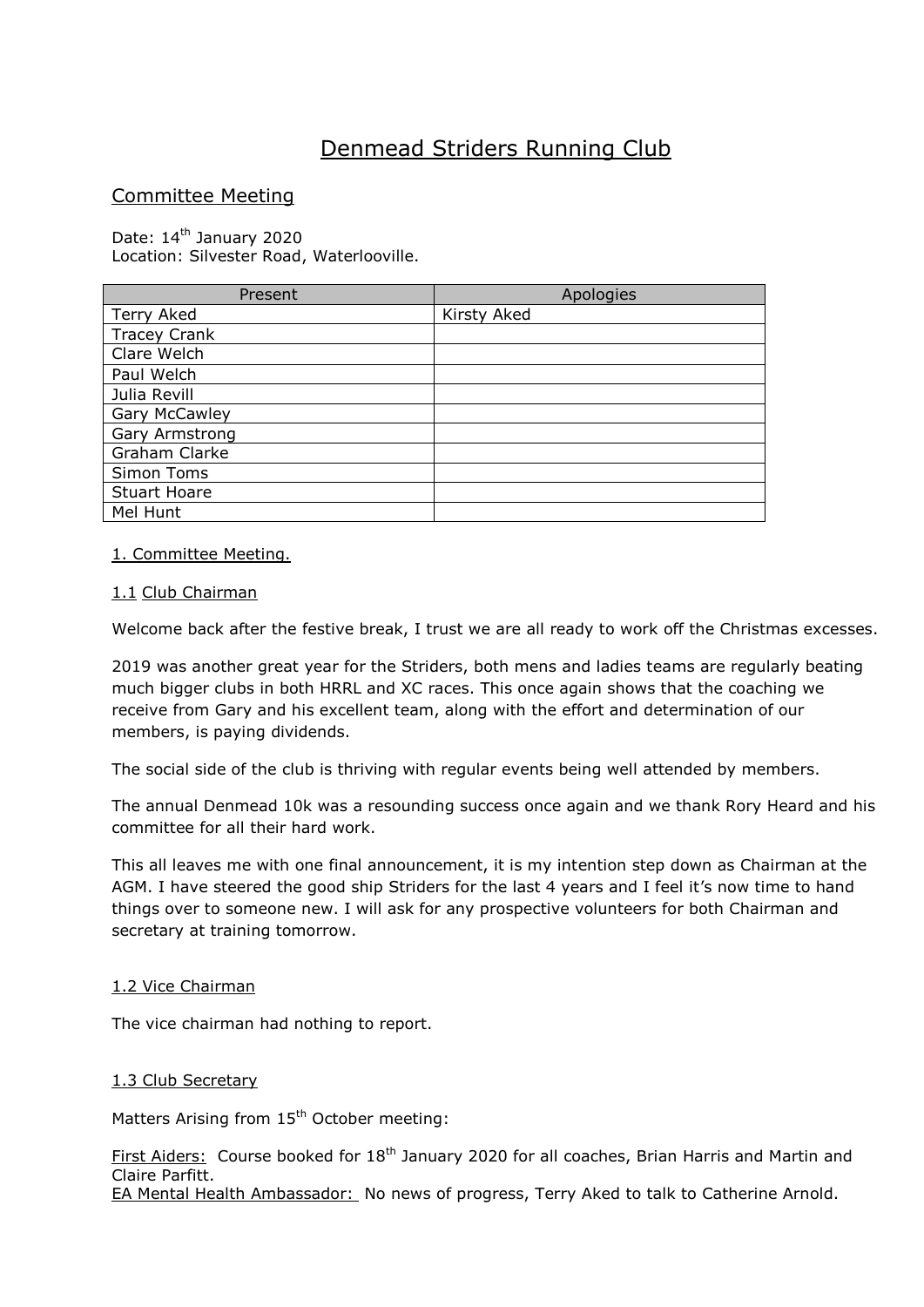Welfare Officer: England Athletics website suggests all clubs should have at least one welfare officer (preferably 2, one male, one female). It is understood that Tony Laurenson was registered as ours but we are not sure he still holds the position. It was agreed that Gary McCawley will talk to him and Terry Aked will check with Catherine Arnold to see if she can cover this as well. Denmead 10k Rep for committee: Not certain who is going to be chair of 10k committee yet, Terry Aked to check with Rory Heard.

The secretary has booked the RNA club for the AGM and Awards Night which will be held on Friday 20<sup>th</sup> March 2020.

#### 1.4 Club Treasurer

The accounts for last year are appended. Stuart Hoare reported that subscriptions are now coming in and subs are being paid to EA. The surplus for the Denmead 10k was higher this year due to medals being purchased last year but it was averaging out at around £1,000 per year.

Steve Trevenna will be doing the next level coaching course which the club will pay for and other coaches will do the same when suitable dates are found.

#### 1.5 Membership Secretary

The membership secretary reported that members are renewing for the new year, 71 so far but coming in quickly.

1.6 Club Captains Ladies: Kirsty Aked was unable to attend but sent the following report;

Stubbington 10k marked the halfway point of the HRRL season and the league tables as they currently stands, minus Stubby results, are:

Ladies A Team Div 1 - maintaining 3rd place out of 10 Ladies B Team Div 1 - has moved up to 5th place out of 15

Our ladies team has grown from strength to strength and in numbers throughout the season. We have seen full A and B teams at all of the last 4 races which is really encouraging given that we were short at the start of the season. It has been great to see some familiar and new faces taking part at the recent events including Bekki Leaves, Hannah Curtis, Tillie Johnson, Jess Briscombe, Gemma Heggs to name a few. We have had only 2 of our ladies compete at all 6 races - Jenny Parks and myself.

We had a really strong performance again at Stubbington and I am confident that we can maintain these positions in the league.

The races are selling out incredibly quickly and has meant that some of our regular competitors have missed out on places so it has been great to have Gary's support in regularly posting race updates on Facebook.

Men: Gary Armstrong reported:

## **Third HRRL Race – Hayling 10 Mile**

19 Men competed, giving us a full A, B and C team

#### **Forth HRRL Race – Gosport Half**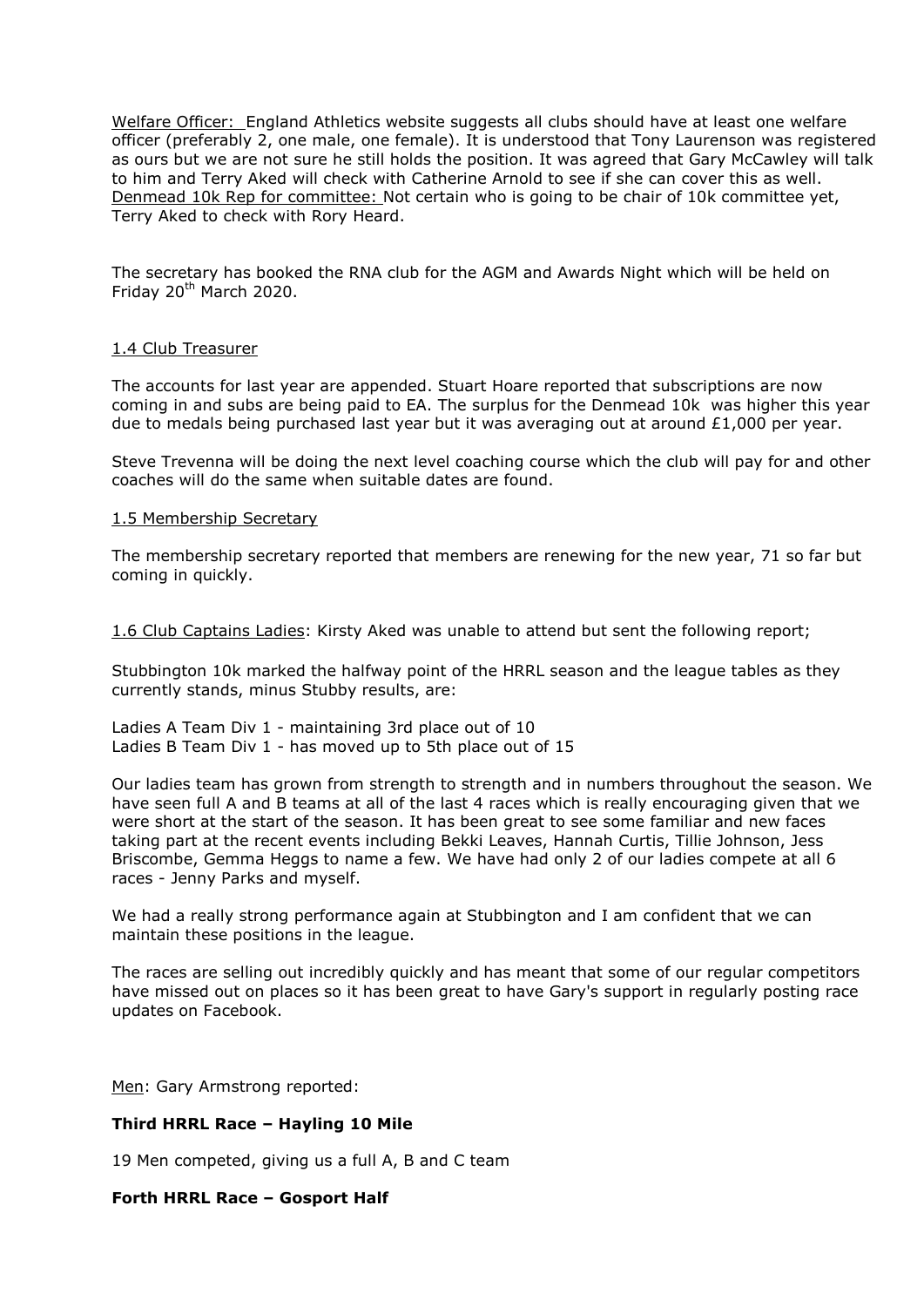20 Men competed, giving us a full A, B and C team

# **Fifth HRRL Race – Victory 5**

15 Men competed, giving us a full A, B and C team

# **The league has not been updated with Stubbington 10k as of yet.**

After race 5 (Victory 5) the men are still doing well:

The A team are currently 4<sup>th</sup> in A Division 1 (Since the last update after Solent this is down from  $2^{nd}$ )

The B team are currently  $5<sup>th</sup>$  in B Division 1 (Since the last update after Solent this is up from  $6<sup>th</sup>$ )

The C team are currently  $3^{rd}$  in B Division 2 (Since the last update after Solent this is the same)

# **So far 27 men in total have competed in at least one HRRL race:**

- 8 Men have competed in 1 race
- 3 Men have competed in 2 races
- 3 Men have competed in 3 races
- 7 Men have competed in 4 races
- 6 Men have competed in all 5 races (Neil Williams, Rob Wilson, Gary Armstrong, Alan McVittie, Gary McCawley and Brian Harris)

## **Next few races:**

- 9 Entries for Ryde
- 14 Entries for Salisbury

# 1.7 X-Country Representative. Paul Welch reported;

We're now 4 races (out of 6) into the season we have had very good attendances and are performing very well, we currently stand 9<sup>th</sup> out of 23 teams. (Two places better than this time last year)

Our team race results have been consistent, our lowest team position being  $10^{th}$  & our highest being 3rd. Only five of the six races count towards the end of season result so hopefully we can maintain our top ten finishes and try to improve on last year's position.

We have had 30 different men represent the club and 9 of those have raced in all four races. (Brent Latham, Brian Harris, Gary Armstrong, Gary McCawley, John Brimecome, Michael Harrison, Paul Welch, Rob Wilson & Tony Laurenson). Ten of the 30 men have scored for the team too.

We have seen a big improvement in the number of ladies, 18 different ladies have represented the club V's 10 after 4 races last year, 2 of those have raced in all four races. (Jenny Parks & Lisa-Marie Peckover). Nine of the 18 ladies have scored for the team too, when only three count that really shows the great strength we have.

This year there will not be a race at Polecat Valley, the next one is the second time for Chawton House which hosted by Alton Runners & the final race will be a new venue at Alice Holt.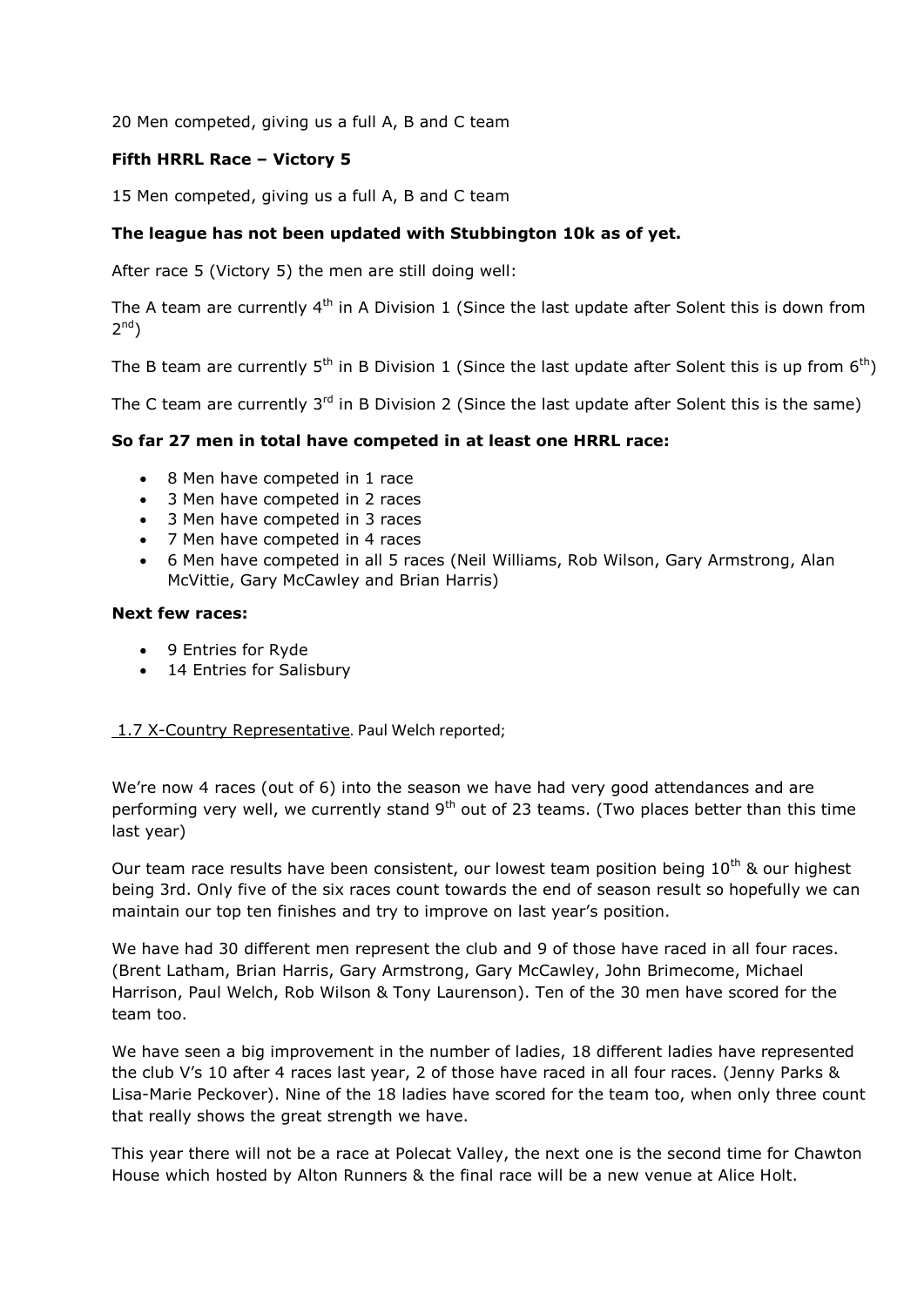# 1.8 Striders League.

Graham Clarke reported;

We are now half way through the HRRL season and  $2/3^{rd}$  through the cross country season. Races are being very well supported and the new scoring system is opening up the field.

After Stubbington the results are as follows:

# **LADIES**

| 1st             | <b>Jenny Parks</b>         | 80.2 pts |
|-----------------|----------------------------|----------|
| 2 <sup>nd</sup> | <b>Kirsty Aked</b>         | 78.6 pts |
| 3 <sup>rd</sup> | <b>Lisa-Marie Peckover</b> | 60.3 pts |
| 4 <sup>th</sup> | Clare Welch                | 39.6 pts |
| 5 <sup>th</sup> | Suzanne Richardson         | 34.7 pts |
| <b>MEN</b>      |                            |          |
| 1 <sup>st</sup> | <b>Rob Wilson</b>          | 84.0 pts |
| 2 <sup>nd</sup> | <b>Gary Armstrong</b>      | 80.2 pts |
| 3 <sup>rd</sup> | <b>Gary McCawley</b>       | 77.5 pts |
| 4 <sup>th</sup> | Alan McVitie               | 76.6 pts |
| 5 <sup>th</sup> | <b>Brian Harris</b>        | 71.5 pts |

# 1.9 Social.

The next comedy night is on 28<sup>th</sup> February. Clare Welch is considering doing a Quiz Night. An alternative venue for the Christmas party will be looked for as the RNA closes at 11 pm.

## 2.0 Coaching.

Gary McCawley reported that he has started to prepare the summer schedule including dates for the handicaps and the 10k long run which need to be around mid summer to take advantage of the longer daylight hours.

Gary thanked the coaches for adapting the winter sessions around the factory building works at Berewood. He confirmed the 800 meter point is now free from the works so these sessions can return to normal.

There had been a previous question around the Fartlek sessions as it was felt that all levels should run for the same time, just that the faster runners would run further.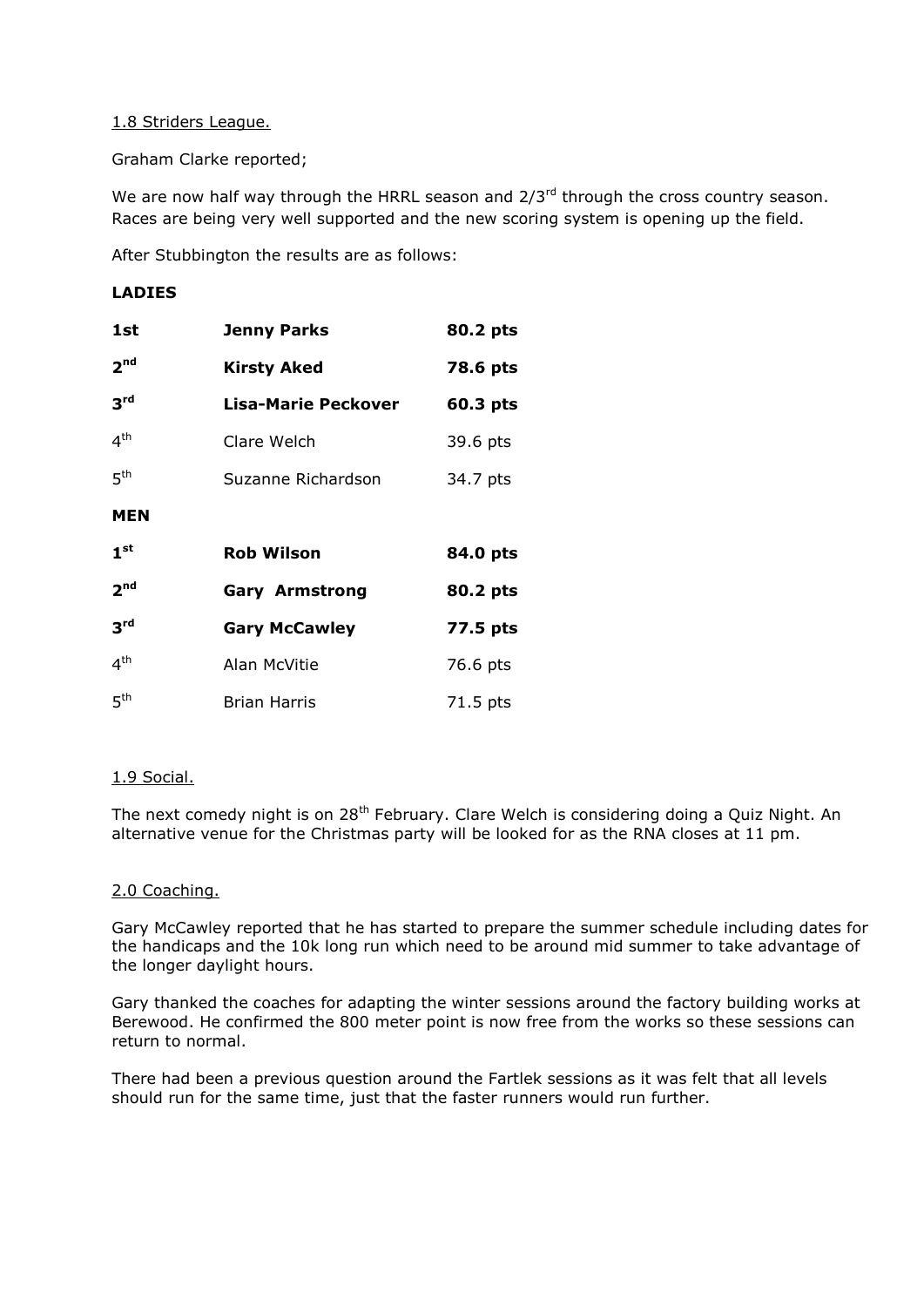# 3.0 Members Representatives.

Nothing had been mentioned to either rep. It was felt that with lots of new members it was possible members don't know who the reps are. Clare agreed to put something on facebook and the next newsletter to let members know.

# 4.0 A.O.B.

4.1 Gemma Heggs had previously enquired about becoming a coach but at the time we didn't have any vacancies. As one coach has stepped down and Gemma normally takes the Friday evening run it was agreed that the club would pay for the coaching course she is doing in March. This then gives us cover for Friday nights and Saturday mornings if Steve and/or Rory are unavailable.

4.2 Club Buff –Clare Welch had a sample of art work for a club buff. There was some discussion around whether these would be for the Denmead 10k race or just for people to buy. The club would have to purchase a minimum of 100 and then sell them at cost. Clare agreed to see how much interest there was before committing to an order.

## Next Meeting

21<sup>st</sup> April 2020. Venue to be arranged.